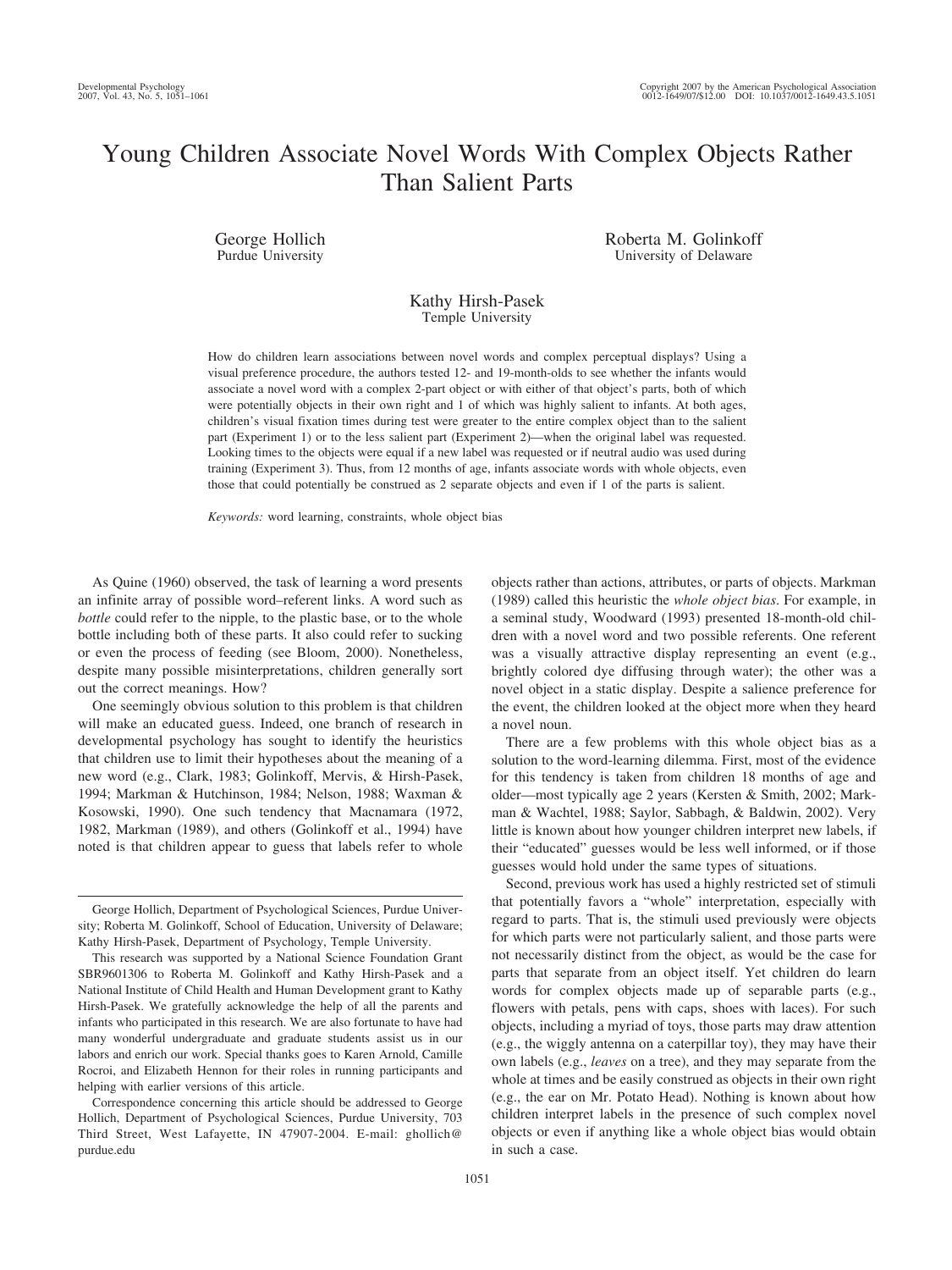Finally, the biggest problem with using the whole object bias as a mechanism for explanation is that it is more a description than an explanation. That children, ages 2 years and above, apparently prefer to label wholes under a restricted set of circumstances does not actually explain how or why such a bias arises in the first place. Although the whole object bias could result from the workings of a hardwired linguistic constraint (as is often portrayed), this apparent bias could also result from the workings of well-established general mechanisms of memory and attention such as orientation to novelty, blocking (when one association "blocks" the learning of additional associations), or overshadowing (when one association is "overshadowed" by another, more salient, association). The tendency to label whole objects could also be learned, as has been suggested for other biases such as the tendency to extend words on the basis of shape (Merriman, 1999; Smith, 1999). Likewise, the whole object bias could be the result of the workings of other domain-specific skills, such as sensitivity to social intent and categorization ability, or simply a perceptual bias toward wholes. Given these many possible explanations for the tendency of older children to label whole objects, we suggest that it is almost certainly premature to definitively decide which of these mechanisms (or what combination of them) is responsible.

Bearing in mind that researchers have used a limited range of ages, stimuli, and methods to test children's tendency to associate words with whole objects, in this work we adopted an exploratory approach and sought to establish when younger children are exhibiting this tendency and under what situations and stimuli it seems to hold (as suggested by Deák, 2000). Specifically, in the current experiments, we asked what happens when 12- and 19 month-olds are given a label for a complex multipart object that has a salient, separable part. In doing so, we tested the idea that the tendency to label wholes could result from the salience of contiguous objects. Nineteen-month-olds were selected because this is close to the youngest age at which it is known that some form of the tendency to label wholes exists (Woodward, 1993). If these children fail to associate a novel word with the complex object, it would limit the extendibility of previous findings of a tendency to label wholes at this age. Twelve-month-olds were selected because they are among the youngest infants that have been shown to learn words in a laboratory setting (Hollich, Hirsh-Pasek, & Golinkoff, 2000; Pruden, Hirsh-Pasek, Golinkoff, & Hennon, 2006), and it is worthwhile to know if even younger children approach the wordlearning task with this tendency.

## Prior Work

A majority of words in the vocabularies of infants are at the basic level of categorization: nouns such as *bike* or *bottle*, highlighting individual entities and their global shapes (Smith, 1999) rather than their constituent *parts*, *attributes*, or accompanying *actions* (Fenson et al., 1994; Mervis, 1990). A child who guesses that novel words highlight whole objects over parts, attributes, or actions would be at a considerable advantage in the task of acquiring a noun lexicon. There is a large body of evidence for the existence of just such a tendency in children 18 months of age and older (Kersten & Smith, 2002; Landau, Smith, & Jones, 1988, 1992; Markman & Wachtel, 1988; Saylor et al., 2002; Soja, Carey, & Spelke, 1991; Woodward, 1993).

Some of the evidence focuses on children's tendency to associate a label with a whole object rather than that object's attributes (Baldwin, 1989; Smith, Jones, & Landau, 1992). Thus, Markman and Wachtel (1988) tried to teach an adjective to 3-year-olds by presenting them with a novel object and telling them, "This is chrome." Children chose a similarly shaped object made of a different material as a referent for the word. They did so despite the absence of an article ("a" or "the") before the new term, which should have tipped them off that the novel word was *not* a count noun. This bias toward wholes over attributes was found at younger ages by Hall, Waxman, and Hurwitz (1993), who showed that 2-year-olds interpret a novel word as a label for an object, even in the presence of unambiguous cues that the word was an adjective, mass, or property term (e.g., "give me the blick*ish* one"). Likewise, Imai and Gentner (1997) found that, despite being reared in a language community that classifies many more items as substances, even Japanese 2-year-olds interpreted syntactically neutral labels as names for complex objects that had parts and functions.

Children 18 months of age and older also seem predisposed to learn the name for a whole object before the names for any *parts*. For example, Markman and Wachtel (1988) found that their participants could only learn a part name if those participants already knew the name for the whole object. Likewise, Saylor et al. (2002; Saylor & Sabbagh, 2004; see also Masur, 1997) found that explicit contrast, either linguistic or gestural, was essential to learning a part name for 3- and 4-year-olds—even when the children knew the name of the object. Thus, the experimenter had to label the whole object first (e.g., "See the fish? What color is the dorsal?") or gesture to the entire fish first (e.g., "See this [circular motion]? What color is the dorsal [point to part]?"). Similarly, Kobayashi (1998) found that while 21⁄2-year old children could learn a novel word for an object part, they did so only if the experimenter acted on the part during training.

Such results need to be tempered by the fact that in these studies, it was likely easiest to associate the word with the whole object. Actions are transient, attributes are not especially salient, and parts are often not perceptually distinct enough to draw a clear association. Gentner (1978, 1982, 2006) has described such a position in her *natural partitions hypothesis*. She noted that because nouns commonly refer to whole objects, and objects are naturally perceived as units, nouns are relatively easy to link to labels. The work of Huttenlocher and Smiley (1987) also supports the notion that nouns for objects are simply easier for children to learn. These authors reported that young children produced nouns in an adultlike way from the beginning of word learning, using them in an appropriate and wide range of contexts.

It is possible, then, that the apparent tendency to label whole objects may be a result of the fact that wholes are perceptually more salient—processed as distinct units in a way that parts are not. A long tradition of research in infant perception elucidates the factors that lead infants to perceive object unity: common fate, similar texture, contiguous boundaries, and so forth (Carey & Xu, 2001; Spelke, 1990). Much of this work suggests that infants are biased to focus on discrete contiguous objects. This has been demonstrated by Shipley and Shepperson (1990), who found that even when explicitly asked to count only wholes (e.g., "count the forks"), 3-year-olds tended to include separate parts (of a broken fork) in their count as well. Likewise, in support of this idea, Giralt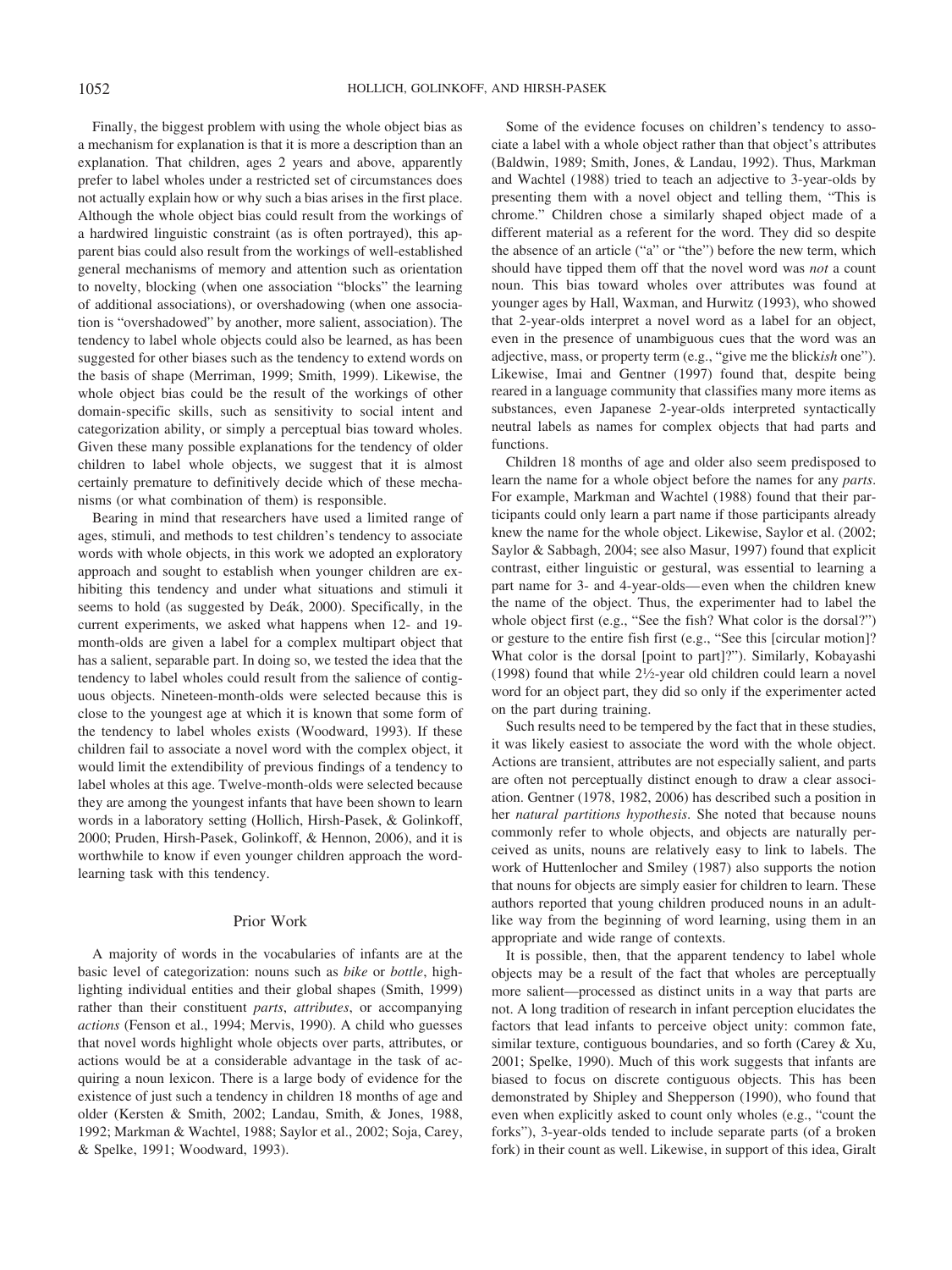and Bloom (2000) found that while 3-year-olds had no trouble counting objects, they had much more difficulty counting the "handles" on three novel objects.

Such work suggests that if the "wholes" were not contiguous, if the parts could be made more salient, infants might not exhibit a tendency to associate labels with wholes at all. To test this idea, in the current experiments, the experimenter labeled a novel two-part, separable object while taking it apart and putting it back together. In this manner, we attempted to bias infants toward a "part" interpretation by offering the label more when the object was apart than when it was together. This created a situation in which the perceptual cues directly contradicted a whole object interpretation and, instead, highlighted a patterned and separate part, designed to be salient to the child, that could plausibly be interpreted as an object in its own right. We expected that because infants are so taken by object salience (Hollich et al., 2000; Pruden, Hirsh-Pasek, Golinkoff, & Hennon, 2006), they would fail to learn a label for the whole object and instead associate the label with the perceptually interesting and separate part. If so, this would suggest that the tendency to associate words with whole objects may partially result from the perceptual salience of contiguous objects.

#### Experiment 1

# *Method*

Because preverbal children cannot be asked to describe what they think a word refers to, the interactive intermodal preferential looking paradigm was used (Hollich, Hirsh-Pasek, & Golinkoff, 1998; Hollich et al., 2000). This experimental paradigm is based on the intermodal preferential looking paradigm (Golinkoff, Hirsh-Pasek, Cauley, & Gordon, 1987; Hirsh-Pasek & Golinkoff, 1996, Baldwin's (1991) bucket task, and Fagan's (Fagan, Singer, Montic, & Shepard, 1986) infant intelligence test. It has proven highly reliable in testing young children's comprehension of both familiar and novel words (Hollich et al., 1998). In the procedure, pairs of stimuli are affixed to a rotating board, and the experimenter asks participants to look at or find a particular object on the side of the board facing toward them (see Figure 1). Because the procedure uses a response that is already in children's behavioral repertoire visual fixation—as its dependent variable, it can be used to test children at earlier ages than can procedures that require a verbal or acted-out response.



*Participants.* A total of 48 infants, balanced for gender, participated. The 12-month-olds  $(n = 28)$  had a mean age of 12.55 (range: 11.85–13.23). The 19-month-olds  $(n = 20)$  had mean age of 18.97 (range: 18.16–20.13). Participants were recruited from local birth announcements or purchased mailing lists and were tested at two university laboratories. This resulted in a sample for this experiment and all subsequent experiments that was predominately White and middle class, although detailed race/ethnicity and parental education and occupation data were not collected. As measured by the MacArthur Communicative Development Inventory (Fenson et al., 1994), the mean numbers of words produced were 10.16 ( $SE = 2.60$ ) and 70.00 ( $SE = 20.14$ ) for the 12- and 19-month-olds, respectively. Although the total comprehension of the 19-month-olds was too high to measure, the comprehension of the 12-month-olds was  $92.68$  (*SE* = 13.33) words. The caregivers of all infants signed an approved human participants consent form.

*Stimuli and apparatus.* We created four sets of multipart stimuli, two familiar sets and two novel sets. The familiar sets consisted of common two-part objects with distinct (possibly salient) parts (phone with handset, shoe with laces, cup with lid, and bottle with nipple). Novel stimuli were 1/2-in. thick wood cutouts (see Figure 2) that could separate into two pieces. The pieces fit together like a simple puzzle (aided by Velcro) and were light enough that a 12-month-old could pull them apart easily. The base of the objects was painted a single solid color (red or green), and the part had markings in addition to the solid color. The red object had light blue polka dots; the green object had yellow stripes. These markings represented an attempt to heighten the salience of the parts and increase the likelihood that infants would associate the word with them. Prior work has demonstrated that in the absence of cues to the contrary, infants will associate words with the most salient object (Hollich et al., 2000).

The testing apparatus consisted of a rotating black board (40  $\times$ 50 cm) resting on a table positioned between the experimenter and the infant participant (see Figure 1). Stimuli could be affixed to the board by strips of Velcro, 30 cm apart. The board was positioned 75 cm away from the infant so that the stimuli on the board were out of the infant's reach. The board could be rotated almost 180°, allowing the stimuli to be brought completely into and out of the infant's view for timed intervals, and was high enough for the experimenter to hide behind it completely during test trials. A video camera on a tripod above and behind the experimenter recorded the participant's attention to the board as well as the position of the stimuli, which could be seen reflected in a mirror on the wall behind the participant.

*Procedure.* Testing began when the infant was seated comfortably on a caregiver's lap facing the testing apparatus and experimenter. The caregivers were either blindfolded or instructed to close their eyes during all test trials. The sequence of trials is depicted in Table 1. Children first saw a pair of familiar objects (phone and shoe, cup and bottle) during the *exploration* phase. We ran these familiar trials to familiarize infants with the preferential looking task and to introduce objects that can be seen both apart and together. During a 26-s exploration phase, children were allowed to handle the objects one at a time, both apart and together (e.g., the phone was shown on and off its cradle, the cup was handled with and without the lid). Then, during the test trials, the two objects were affixed to the board; the experimenter turned the *Figure 1.* The interactive intermodal preferential looking procedure. board so that it faced the child, ducked behind it, and asked for one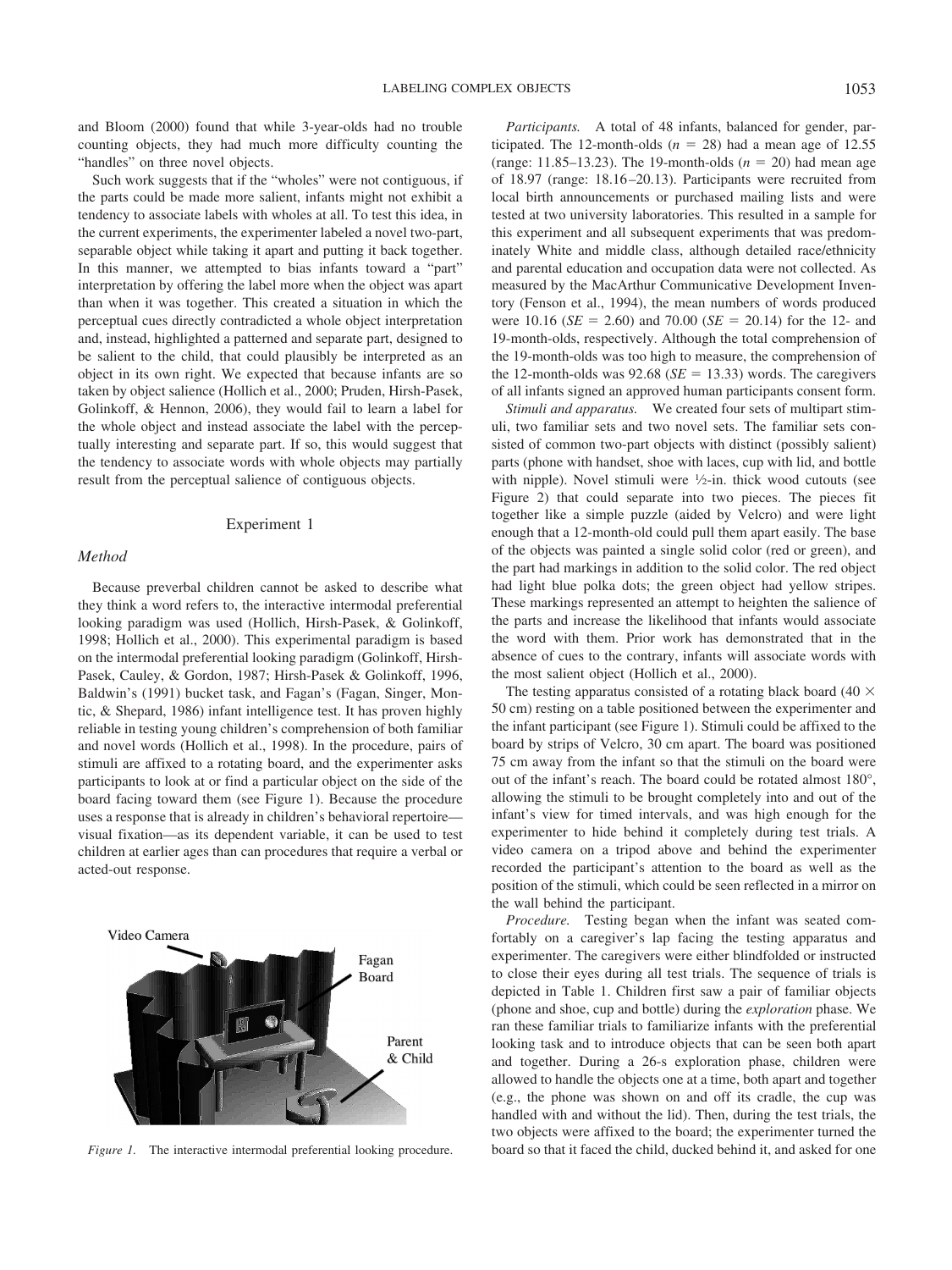

*Figure 2.* The two novel objects used in the experiments.

of the familiar objects three times during a 6-s trial, using a randomized assortment of token-final carrier phrases (e.g., "Where's the shoe? Show me the shoe! Find the shoe!"). The experimenter coordinated the presentation of these phrases using a digital stopwatch.

Next, the novel stimuli were introduced. During the 26-s exploration phase, the child was encouraged by the experimenter to move the pieces apart and together. A 6-s *salience* trial with the whole object and its attractive part affixed to the board then determined each child's baseline preference (e.g., "Look up here! What do you see?"). During *training*, the experimenter labeled the novel object with a nonsense word (either *modi* [modaj] or *dawnoo* [danu]) seven times, using token-final sentence frames (e.g., "Look at the modi! See the modi?"; "It's a modi!"), while pulling the pieces apart and reattaching them. In this manner, the label did not consistently co-occur with the object's pieces being together. This manipulation was done for the same reason that one part was patterned: to bias children toward a part interpretation of the novel word. In fact, the label was rarely uttered while the object was together (less than 15% of the time, according to post hoc coding of a subset of the data), minimizing the chance of a whole object interpretation. This coding indicated that the majority of labels were produced when the objects were coming apart (45%) or coming together (24%). In addition, the experimenter maintained visual fixation on the infant's eyes to eliminate the possibility that the infant would use the experimenter's gaze to determine the intended referent of the label.

The *testing* phase had four, 6-s trials. During the first two test trials, the experimenter hid behind the testing board on which the infant saw the patterned part and the whole object side by side (see Figure 3). The experimenter requested that the child look at the target object, "[Child's name], where's the modi? Can you find the modi?" If children affixed the label to the whole object, we hypothesized that they should look at the whole object more than at the part. If, however, children affixed the name to the part, they should either look equally to both objects (because both contained the part) or look significantly more at the part by itself. The tendency to look longer at a labeled object has been well established (Hollich et al., 1998; Schafer & Plunkett, 1998).

In the next two trials, we conducted a control to assess whether word learning had really occurred. In the *new-label* trial, a new label (*glorp* or *blicket*) was offered. Thus, for example, infants were asked to look at the "glorp" rather than at the "modi." Consistent with previous work (Hollich et al., 2000), if infants had specifically connected the label to the whole object, we expected they should look less at it on these trials when an alternative label was requested.<sup>1</sup> The final *recovery* trial ruled out that children had just looked away from the whole object out of fatigue by asking the child to again look at the whole object—the modi. Thus, a pattern of decreased looking on the new-label trials and increased looking on the recovery trials would insure that the infant's mapping was specific to the label and object used and provides a more stringent test of the word-learning hypothesis.

# *Results and Discussion*

Observers, who were blind to the condition being run, coded visual fixations offline from the videotape. Interobserver reliability was obtained by means of random recodings of 10% of the children. In all cases, the correlation between coders was above .98.

*Familiar trials.* The mean looking times on the familiar trials for the 19-month-olds were 3.58 s ( $SE = 0.18$ ) and 1.92 s ( $SE = 0.18$ ) 0.18) to the target and nontarget, respectively. The looking times for the 12-month-olds were 3.09 s ( $SE = 0.15$ ) and 1.96 s ( $SE =$ 0.13) to the target and nontarget, respectively. *T* tests revealed that both the 19-month-olds,  $t(19) = 4.85$ ,  $p < .0001$ , and the 12month-olds,  $t(27) = 4.47$ ,  $p < .0001$ , looked significantly longer at the requested object when familiar objects were used. Furthermore, not only were the effect sizes large (Cohen's  $ds = 1.0$  and 0.8, respectively), this finding was also not confined to a few "expert" responders: for 12-month-olds 23 out of 28 (sign test:  $p <$ .001) and for 19-month-olds 17 out of 20 (sign test:  $p < .003$ ) looked longer at the requested object. In contrast, an unpaired *t* test conducted on the difference scores (target minus nontarget) found no evidence of a significant shift in looking preferences across ages,  $t(46) = 1.27$ ,  $p = .21$ ,  $d = 0.2$ . Thus, it appears that infants at both ages could correctly locate the requested familiar objects, and there were not large differences in performance between ages on the familiar trials.

*Novel trials.* These trials were designed to be a test of the possible perceptual nature of the tendency to label whole objects. Would infants assume a whole object interpretation of a new label even when shown a multipart, perceptually separable object? They did. The mean looking times to the whole, to the part, and their differences (whole minus part) are presented in Table 2 for each of the novel trials and across the two age groups. Also presented in Table 2 is the result of a matched-pairs *t* test comparing looking to the whole versus part. Table 2 indicates that both the 12- and 19-month-olds looked significantly longer at the whole when the label was requested (in the test and recovery trials) but not in the salience or new-label trials.

<sup>&</sup>lt;sup>1</sup> Although the logic of this is similar to Markman and Wachtel's (1988) principle of mutual exclusivity, the infant does not have to associate the new label with the part or with another object. It is enough that the original looking preference decreases.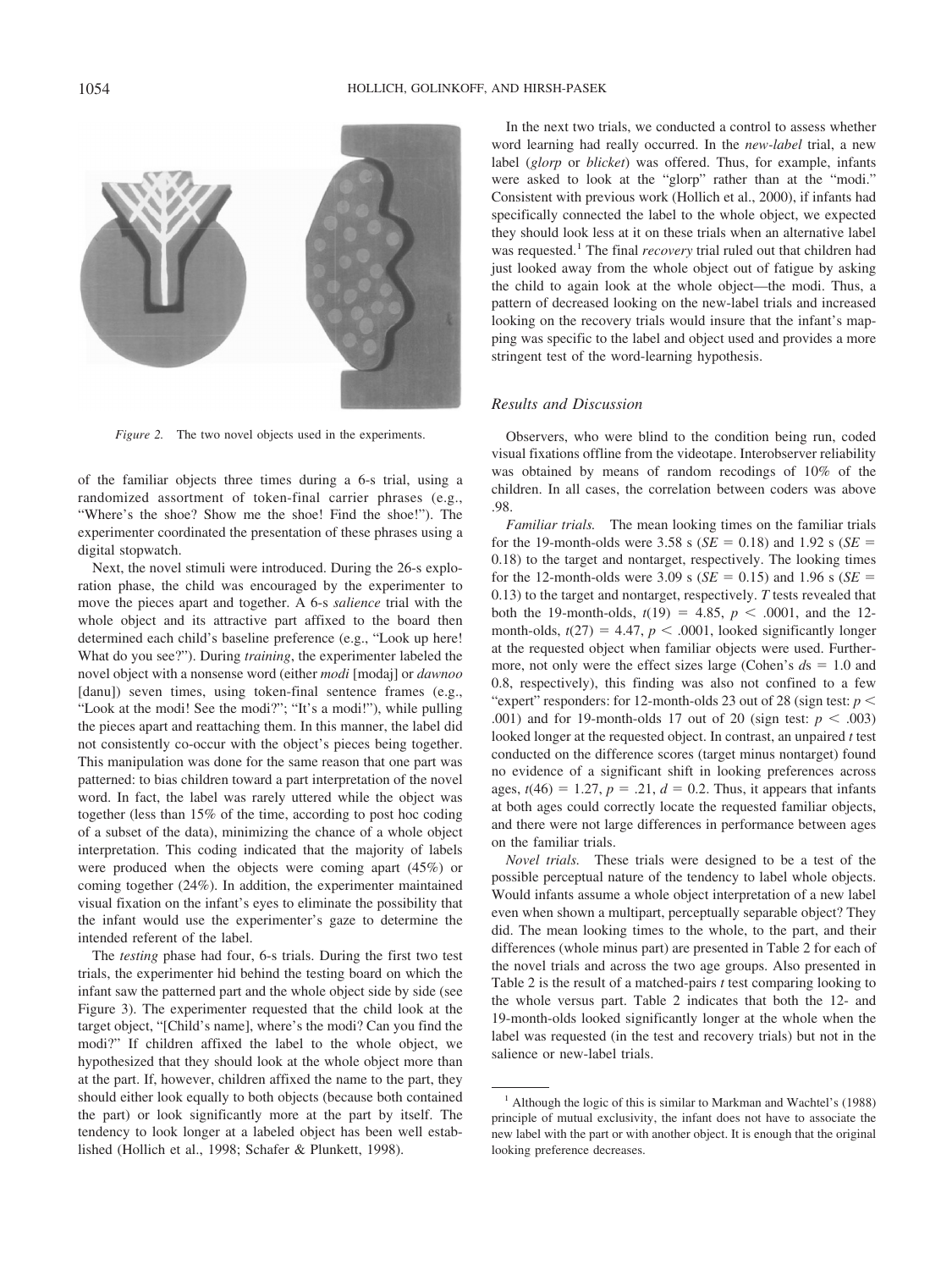| Table 1 |  |                                                            |  |  |
|---------|--|------------------------------------------------------------|--|--|
|         |  | Experiment Design: Sequence and Description of Trial Types |  |  |

| Trial type                                    | Duration              | Description                                                                                                                                                                           |  |  |
|-----------------------------------------------|-----------------------|---------------------------------------------------------------------------------------------------------------------------------------------------------------------------------------|--|--|
|                                               |                       | Familiar object trials                                                                                                                                                                |  |  |
| Exploration $(\times 2)$<br>Test $(\times 2)$ | 26 s each<br>6 s each | Infant haptically explores each of two familiar objects (e.g., phone and shoe) separately<br>Both stimuli placed on the board; specific request made (e.g., "Can you find the shoe?") |  |  |
|                                               |                       | Novel object trials                                                                                                                                                                   |  |  |
| Exploration $(\times 1)$                      | 26s                   | Infant haptically explores the novel object and sees that it is separable                                                                                                             |  |  |
| Salience                                      | 6 s                   | Whole novel object and one of its parts on the board; neutral request made (e.g., "What do you see?")                                                                                 |  |  |
| Training                                      | $20 - 30$ s           | Experimenter assembles and disassembles the novel object and labels it seven times, (e.g., "The modi! I've got the<br>modi!), maintaining eye contact with the infant                 |  |  |
| Test $(\times 2)$                             | 6 s each              | Whole novel object and one of its parts on the board; specific request for labeled object (e.g., "Where's the<br>modi?")                                                              |  |  |
| New label                                     | 6 s                   | Whole object and one of its parts on the board; request for object using new word (e.g., "Find the glorp")                                                                            |  |  |
| Recovery                                      | 6 s                   | Whole object and one of its parts on the board; request for originally labeled object (e.g., "Look at the modi")                                                                      |  |  |

*Note.* Each infant was exposed to two familiar object blocks and two novel object blocks for a total of four trial blocks, each using different sets of objects: phone/shoe, lidded cup/bottle, and two multipart novel objects. The order was always familiar/novel/familiar/novel. However, the specific stimuli and the side of target objects were counterbalanced across infants.

It might seem surprising that infants showed no salience preference toward the whole object during the salience trial, but recall that both sides displayed the patterned part. Subsequent testing (see Experiment 2) indicated that infants did find the patterned part very interesting. The fact that children did not have a preference for the patterned part or the whole object during the salience trial reinforces the importance of the label in our findings. The preference for the whole object *after* label training could not be the result of an a priori perceptual preference for the whole object. Thus, words, per se, did not simply increase attention to the whole object. Otherwise, infants should have looked more at the whole object on the new-label trials as well.

To demonstrate the specific effect of requesting the label, we conducted an additional analysis that looked for changes in infants' looking preferences across trials. For the purpose of this analysis, the looking times to the part were subtracted from the looking times to the whole to produce a mean difference in looking times. A positive number in this difference score indicated how much more infants were looking at the whole than the part on any





*Figure 3.* Sample displays from the experiments. Significant differences were found.

given trial. This subtraction was done because we wanted to look for *changes* in looking *preference* rather than changes in raw looking. Raw looking to one object is meaningless without a comparison with the visual fixation time to the other object. These difference scores were submitted to a repeated measures analysis of variance (ANOVA) with age as a between-subjects factor and trial type (salience/test/new label/recovery) as the repeated factor.<sup>2</sup> Neither the main effect of age,  $F(1, 46) = 0.01$ ,  $p = .908$ , nor the Age  $\times$  Trial interaction,  $F(3, 138) = 0.11$ ,  $p = .953$ , were significant. However, the trial factor was highly significant, *F*(3,  $138$ ) = 6.33,  $p = .0005$ . Subsequent Fisher post hoc tests (with a critical difference at the  $p < .05$  level of 0.477) revealed that the significant trial factor was a result of the test trials differing significantly from the salience trials ( $p = .004$ ) and the new-label trials ( $p = .0005$ ) and the recovery trials differing from the salience trials ( $p = .015$ ) and the new-label trials ( $p = .002$ ).

In addition, to ensure that the data from the 19-month-olds were not responsible for these significant effects, we conducted a separate ANOVA solely on the data from the 12-month-olds, with equally significant results. In addition to these ANOVAs, an analysis of individual performances revealed that for 12-montholds 19 of the 28 (sign test:  $p \le 0.243$ ) and for 19-month-olds 17 of the 20 (sign test:  $p \le 0.003$ ) looked more at the whole object during test trials than during salience trials. The results of these ANOVAs and the sign tests suggest that infants (even 12-month-olds) looked at the whole object significantly more when a label was used than when a label was not. Similarly, infants looked longer at the whole object during all test trials, including the recovery trials, than they did on the new-label or salience trials.

This pattern of results cannot be easily explained by habituation. Children looked evenly between the whole and the part on the salience trials, then looked more at the whole object when it was

 $2$  Prior to this analysis, we ran a *t* test to determine whether any significant differences existed between the participants from either lab. No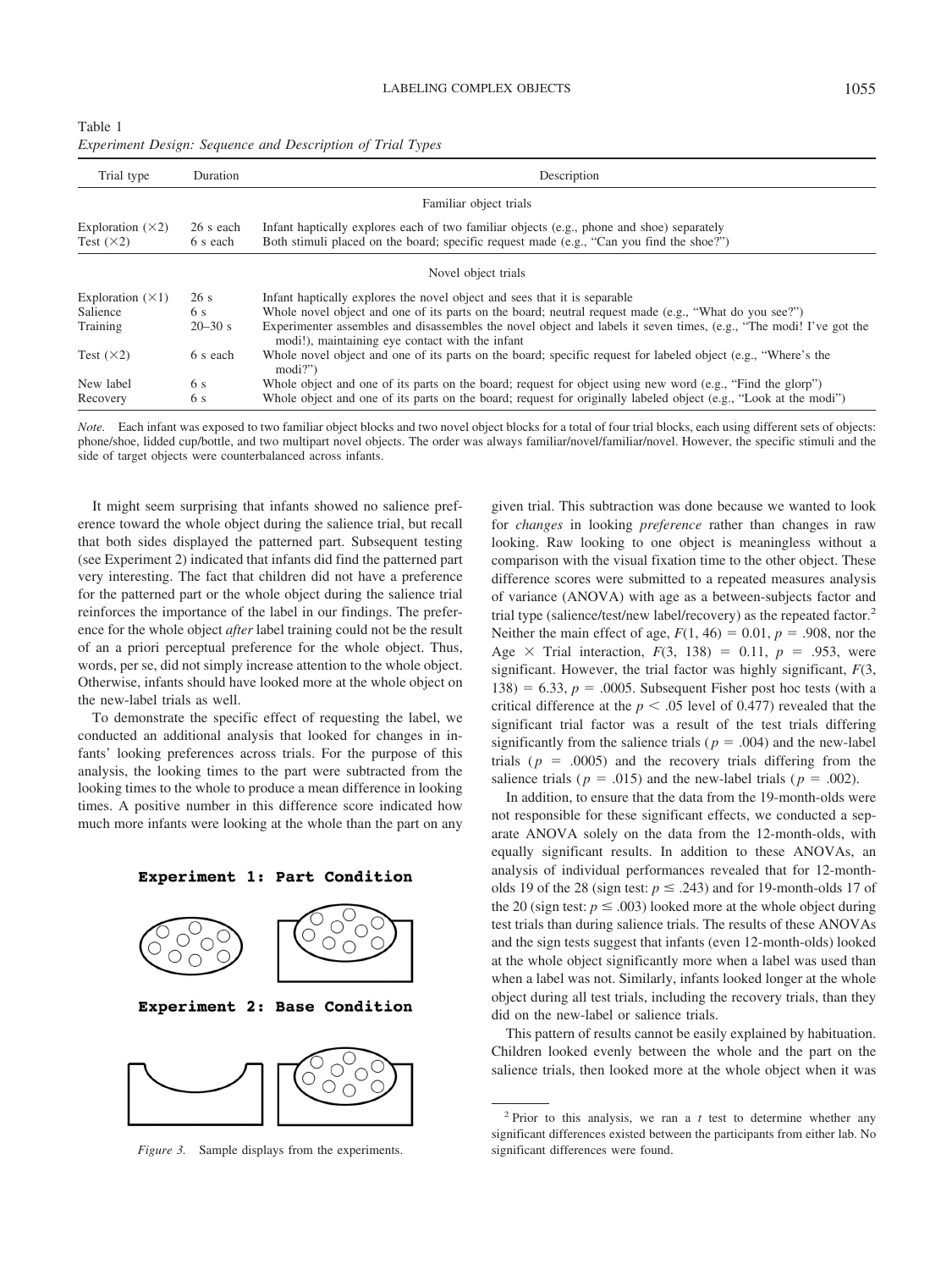Table 2

*Experiment 1: Mean Looking Times (in Seconds, With Standard Errors in Parentheses) to Wholes and Patterned Parts Across Trials and Age Groups*

| Trial                                            | Whole                                                | Patterned part                                       | <b>Difference</b>                      | Effect size<br>(d)       |
|--------------------------------------------------|------------------------------------------------------|------------------------------------------------------|----------------------------------------|--------------------------|
|                                                  |                                                      | 12-month-olds $(n = 28)$                             |                                        |                          |
| Salience<br><b>Test</b><br>New label<br>Recovery | 2.61(0.12)<br>2.73(0.12)<br>1.88(0.17)<br>2.43(0.22) | 2.32(0.11)<br>1.79(0.07)<br>1.68(0.17)<br>1.56(0.15) | 0.29<br>$0.94***$<br>0.20<br>$0.87***$ | 0.5<br>1.9<br>0.2<br>0.9 |
|                                                  |                                                      | 19-month-olds $(n = 20)$                             |                                        |                          |
| Salience<br><b>Test</b><br>New label<br>Recovery | 2.81(0.13)<br>2.90(0.15)<br>2.02(0.23)<br>2.04(0.27) | 2.55(0.14)<br>1.84(0.09)<br>1.99(0.20)<br>1.16(0.20) | 0.26<br>$1.06***$<br>0.03<br>$0.88*$   | 0.4<br>2.1<br>0.0<br>0.8 |

*Note.* Significance levels are according to *t* test against chance responding. Effect sizes were calculated as follows:  $d = \text{difference/(average SD)}$ . \*  $p < .05$ . \*\*\*  $p < .005$ .

requested by name during the new-label trials, then looked evenly again on the new-label trials, and then looked longer at the whole object on the recovery trials. This distinctive pattern of even/ biased/even/biased looking in infants of two different ages across identical time periods would not be predicted by any theory of habituation of which we are aware. In addition, this pattern of results (greater looking at the whole object when the label is used) also rules out the possibility that neither the whole nor the part was taken as the reference for a novel label. That is, one possibility is that the ambiguity of the stimuli (one object or two?) combined with the ambiguity of the training (apart and together) might have lead the infants to connect the label with neither the part nor the whole. However, had that been the case, looking preferences should have remained the same throughout the trials or steadily decreased. This did not happen. We also note that this pattern of results demonstrates that the infants did not simply prefer the "bigger" of the two displays: It was only when a label was offered that the preference for the whole was seen.

#### Experiment 2

In Experiment 1, despite perceptual cues to the separate nature of the object stimuli, infants' looking responses suggested that they associated the label with the whole object over the patterned part. Nonetheless, the possibility remains that participants had associated the label not to the whole but to the *base* part, as if it were a container and the multicolored piece simply its contents. Although we made every effort to make the patterned part more salient than the base, the results from Experiment 1 are compatible with the interpretation that it was the base that had been associated with the novel word, not the whole object per se. Looking times during test trials were longer toward the stimulus in which the base was present (the whole object) than the one in which it was not (the part).

To rule out this possibility, we conducted a second experiment with the whole object versus the base part during testing. Experiment 2 was designed to see whether the results of Experiment 1 were attributable to a preference for associating the novel label with the base of the novel object or with the whole object. If the results from Experiment 1 were attributable to the association between the novel word and the base, then the prediction would be that looking times should be equal to the base and the whole object during test trials (or even favor the base). However, if the results of Experiment 1 were attributable to the action of a systematic bias toward labeling the whole object, then during test trials, infants should still show even more of a preference for the whole object. As an added benefit, this experiment also provided a means to test whether children found the patterned part truly salient. That is, in Experiment 1, the patterned part was present on both sides of the display. It was thus impossible to directly measure any prior preference for the patterned part. In Experiment 2, the patterned part was not present on both sides of the display, allowing us to check for a salience preference. The indication of a preference would mean that the analysis must correct for this preference as well.

## *Method*

*Participants.* A total of 48 different infants, balanced for gender, participated. The 12-month-olds  $(n = 28)$  had a mean age of 12.43 (range:  $11.85-13.16$ ). The 19-month-olds ( $n = 20$ ) had a mean age of 19.03 (range: 18.10–20.30). As tested using the MacArthur Communicative Development Inventory (Fenson et al., 1994), the mean numbers of words produced were 5.70 (*SE* 1.50) and  $98.81$  (*SE* = 26.08) for the 12- and 19-month-olds, respectively. The comprehension of the 12-month-olds was 65.23  $(SE = 12.56)$  words.

*Stimuli and apparatus.* The stimuli and apparatus were identical to those in Experiment 1.

*Procedure.* All phases of the protocol proceeded identically to that in Experiment 1 except that during test trials, the stimuli presented were the whole object and the base part (see Figure 3).

#### *Results and Discussion*

*Familiar trials.* The mean looking times on the familiar trials for the 19-month-olds were 3.38 ( $SE = 0.16$ ) and 2.20 ( $SE = 0.14$ ) to the target and nontarget, respectively. The looking times for the 12-month-olds were 2.63 ( $SE = 0.15$ ) and 2.33 ( $SE = 0.13$ ) to the target and nontarget, respectively. *T* tests against chance revealed that the 19-month-olds,  $t(19) = 4.09$ ,  $p = .0006$ , but not the 12-month-olds,  $t(27) = 1.30$ ,  $p = .205$ , looked longer at the requested object on the familiar trials. Furthermore, raw numbers revealed that for 12-month-olds 18 out of 28 (sign test:  $p \leq .19$ ) and for 19-month-olds 18 out of 20 (sign test:  $p < .001$ ) looked longer at the requested object. An unpaired *t* test conducted on the difference scores (target minus nontarget) indicated that there was a significant difference in looking preferences between the ages,  $t(46) = 2.37$ ,  $p = .022$ . Thus, it appears that the 12-month-olds in this experiment were less adroit during the familiar trials than were the 19-month-olds. Nonetheless, as is shown below, their performance on the novel trials closely mirrored that of the 19-montholds.

*Novel trials.* These trials were conducted to see if infants would attach the label to the base part rather than the whole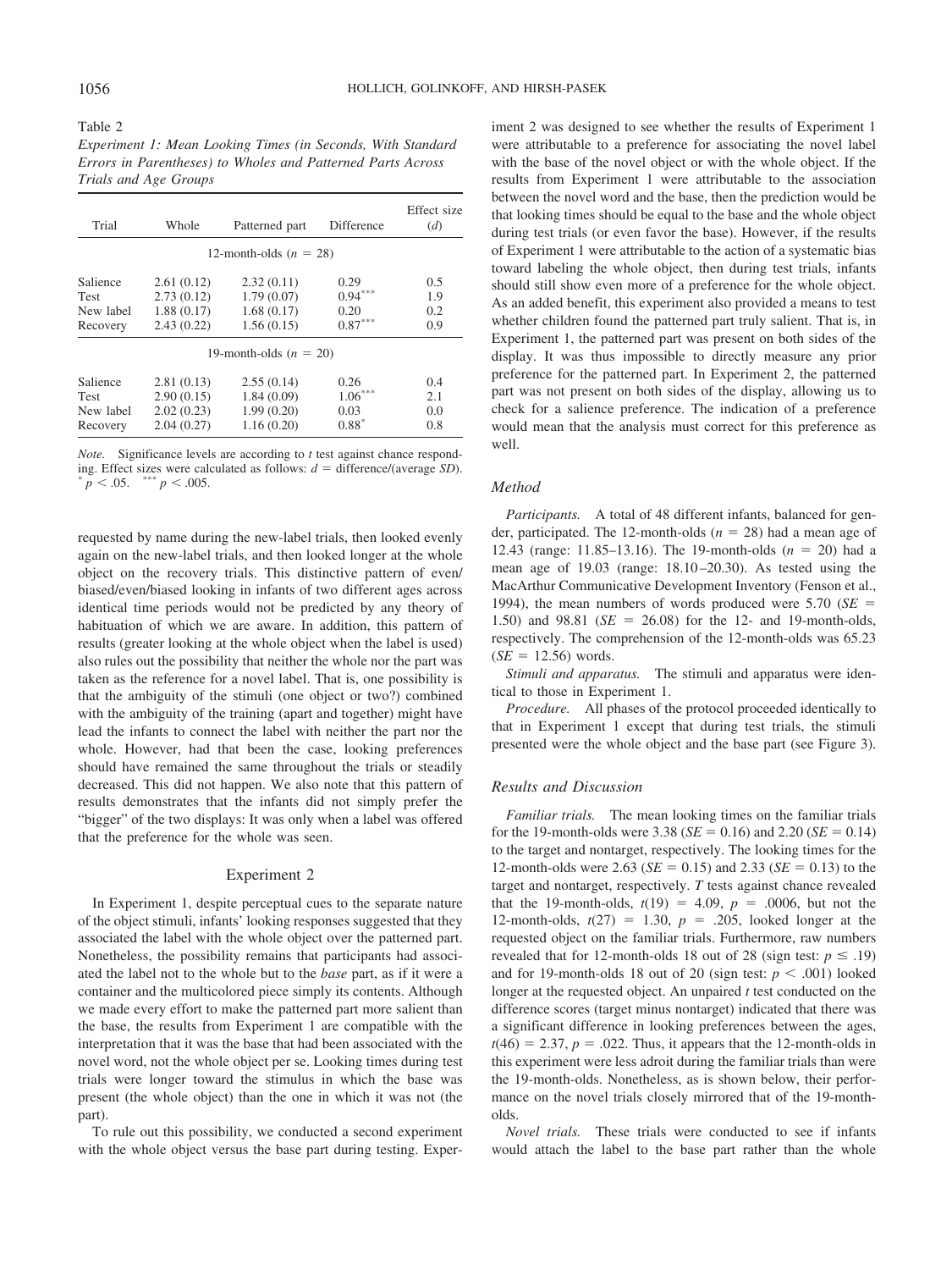complex object. They did not. The mean looking times to the whole and to the part and their differences are presented in Table 3 for each of the novel trials and across the two age groups. Also presented in Table 3 is an analysis against chance responding. Table 3 indicates that both the 12- and 19-month-olds again looked longer at the whole specifically when the label was requested (in the test and recovery trials) but not in the new-label trials, although they also looked significantly more at the whole during salience trials. Given that the plain red base was paired with a whole object that included the interesting part, this result is most likely attributable to the inherent interest of the part.

Again, to further demonstrate the specific effect of requesting the label, we conducted an additional analysis comparing infants' looking preferences across trials. As before, the looking times to the part were subtracted from the looking times to the whole to produce a mean difference in looking times. A  $2 \times 4$  (Age  $\times$  Trial: salience/test/new-label/recovery) mixed ANOVA was conducted on these difference scores. The age factor revealed no significant effects,  $F(1, 46) = 0.05$ ,  $p = .817$ , whereas the trial factor was significant,  $F(3, 138) = 14.70, p < .0001$ . No Age  $\times$  Trial interaction was observed,  $F(3, 138) = 0.418$ ,  $p = .740$ . Subsequent Fisher post hoc tests (with a critical difference at the  $p < .05$ level of 0.555) revealed that the significant trial factor was a result of the test trials differing significantly from the new-label trials  $(p < .0001)$  and the recovery trials differing from the new-label trials ( $p \leq .0001$ ). Thus, infants looked at the whole object significantly more when the label was requested than they did when it was not.<sup>3</sup> However, in contrast to the previous experiment, the salience trials also differed significantly from the new-label trials ( $p < .0001$ ). The raw numbers also reflected this salience preference: for 12-month-olds only 15 of the 28 (sign test:  $p \le .85$ ) and for 19-month-olds 16 of the 20 (sign test:  $p \le .01$ ) looked more at the whole object during test trials than during salience trials. This is likely because the base was intentionally created to be inherently boring and because the patterned part was "part" of the whole object.

## Table 3

*Experiment 2: Mean Looking Times (in Seconds, With Standard Errors in Parentheses) to Wholes and Base Parts Across Trials and Age Groups*

| Trial       | Whole      | Base part                | Difference | Effect size<br>(d) |
|-------------|------------|--------------------------|------------|--------------------|
|             |            | 12-month-olds $(n = 28)$ |            |                    |
| Salience    | 3.24(0.13) | 2.02(0.13)               | 1.22       | 1.7                |
| <b>Test</b> | 3.10(0.13) | 1.57(0.12)               | $1.53***$  | 2.3                |
| New label   | 1.97(0.16) | 2.13(0.20)               | $-0.16$    | 0.2                |
| Recovery    | 2.21(0.14) | 1.24(0.15)               | $0.97***$  | 1.3                |
|             |            | 19-month-olds $(n = 20)$ |            |                    |
| Salience    | 3.32(0.13) | 2.31(0.12)               | $1.01***$  | 1.5                |
| <b>Test</b> | 3.31(0.17) | 1.66(0.16)               | $1.65***$  | 2.2                |
| New label   | 2.19(0.26) | 2.42(0.30)               | $-0.23$    | 0.2                |
| Recovery    | 2.89(0.28) | 1.53(0.23)               | $1.36***$  | 1.3                |

*Note.* Significance levels are according to *t* test against chance responding. Effect sizes were calculated as follows:  $d = \text{difference/(average SD)}$ . \*\*\* *p* < .006. \*\*\*\* *p* < .0001.

Nonetheless, despite this salience preference, the performance on the test trials again indicates a specific link between label and whole object. This conclusion can be reached through an examination of the overall pattern of results. Although infants appeared to prefer to look at the whole object over the base part during the salience trials, training *did* have an effect. If the infants' attention on the test trials was driven purely by visual salience, then it should have made no difference what label the experimenter used; looking times should always have been overwhelmingly in favor of the more attractive, whole object stimulus. Although the results from both the salience and test trials could potentially be interpreted in this way, infants' behavior during new-label trials rules out this possibility. Infant looking times to the whole object decreased during the new-label trial and then returned to the original levels when the original label was used. The only explanation for both the lack of difference between test and recovery trials *and* the systematic difference between test, salience, and new-label trials is that infants' behavior in test trials reflected association of the word to the whole object. Thus, it appears that the bias to label the whole complex object was seen at the earlier age tested.

#### Experiment 3

Experiment 3 served as both a control for the use of language and a test of the genuine effects of labeling by presenting the same task *without* a linguistic label during training. If the presence of language—in the form of a label—biases children to interpret a novel label for a complex object as labeling the whole object, then in the absence of a label, no evidence of a bias should be found. Conversely, if language is not causing children to unify their perception of this complex object, but it is something about either the object itself during training or the social circumstances surrounding training that promotes attention to the whole, then we should find a bias toward the whole object over the parts, even in the absence of a label during training. Thus, although the previous experiments controlled for the presence of a specific label (i.e., through the use of the new-label and recovery trials), this experiment controlled for the act of labeling per se.

# *Method*

*Participants.* The mean age of the 12-month-olds ( $n = 26$ ; 9) boys and 17 girls) was 12.56 (range: 12.0–13.1). The 19-montholds  $(n = 26; 13$  boys and 13 girls) had a mean age of 19.78 (range: 18.16–20.0). As tested using the MacArthur Communicative Development Inventory (Fenson et al., 1994), the mean number of words produced was 15.19 ( $SE = 3.85$ ) and 103.31 ( $SE =$ 22.56) for the 12- and 19-month-olds, respectively. The comprehension of the 12-month-olds was  $110.27$  (*SE* = 13.15) words.

*Stimuli and apparatus.* The stimuli and apparatus were identical to those in Experiments 1 and 2.

*Procedure.* The procedure was the same as in the previous two experiments, with three exceptions: First, during the training phase, instead of labeling the object seven times, the experimenter

<sup>&</sup>lt;sup>3</sup> Again, to ensure that the data from the 19-month-olds were not driving the effect, we conducted a separate analysis solely on the data from the 12-month-olds, with equally significant results,  $t(31) = 4.45$ ,  $p < .001$ .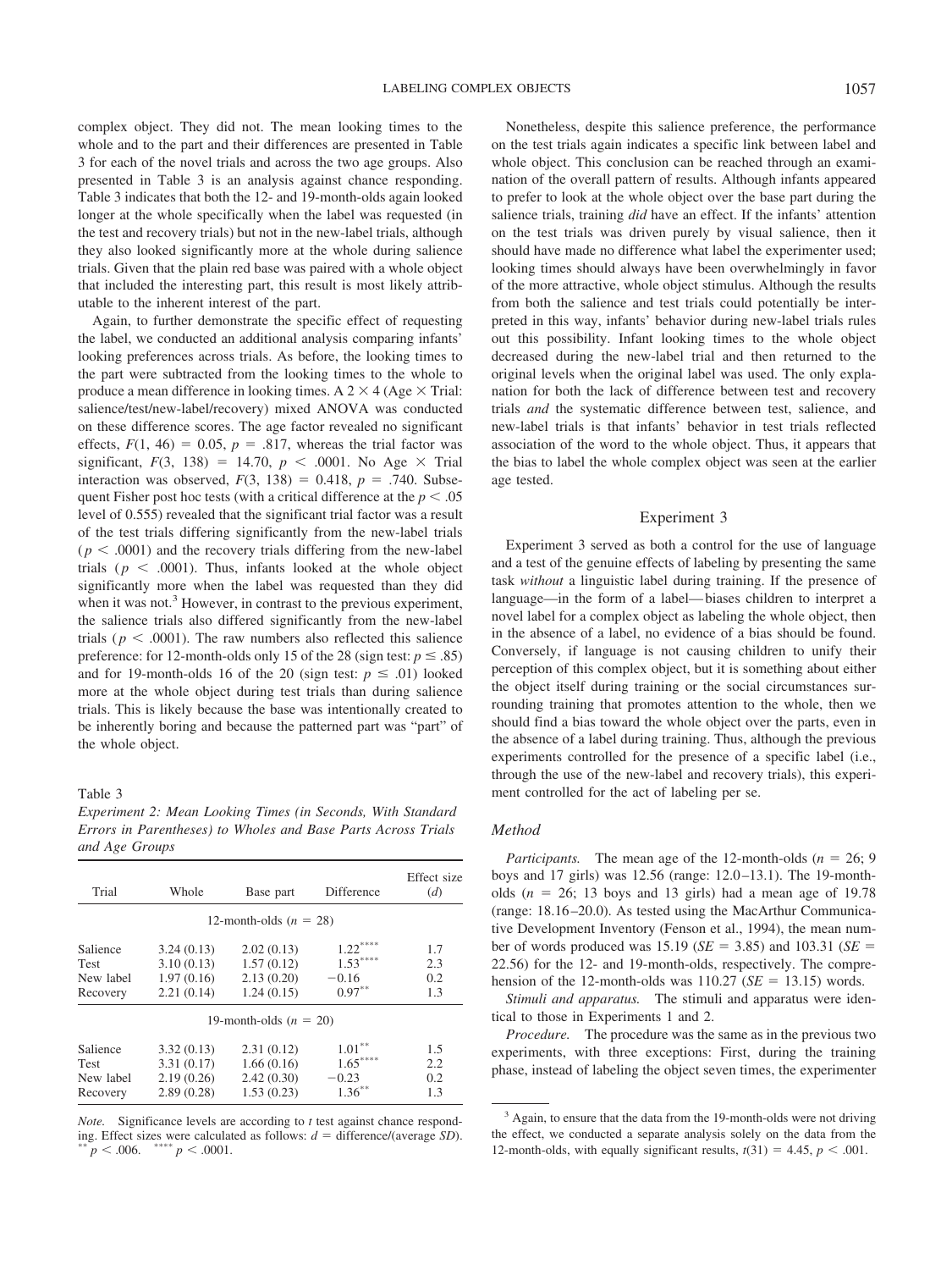said seven attention-getting sentences of approximately the same length and complexity (e.g., "Look at that!" instead of "Look at the modi!"). Second, during test trials, instead of the experimenter asking for the novel label (since none was introduced), the linguistic stimuli were sentences just as in the salience trials (e.g., "Look up here! What do you see? Oh, look!"). Third, because there were no test trials asking for a novel word, there were no new-label or recovery trials either.

#### *Results and Discussion*

The mean looking times to the whole object and the patterned part for each of the trials are shown in Table 4. A mixed (2 between  $\times$  2 within: Age  $\times$  Trial) ANOVA was conducted on the difference scores. The between factor again revealed no significant effect of age,  $F(1, 50) = 0.61$ , *ns*. For the within factor, there was no main effect of trial because the difference between the salience and test trials was also not significant,  $F(1, 78) = 1.36$ , *ns*. Thus, it appears that in the absence of a labeling situation, the preference for the whole object vanishes.

## *Comparison Across Experiments 1 and 3*

We conducted a comparison of results in the two experiments in which the same object part was contrasted with the whole object to evaluate whether children in these experiments acted as differently as the results taken separately suggest. The analysis contrasted the change in looking between salience and novel trials in Experiment 1 (with labeling) versus Experiment 3 (without labeling). A threefactor (Age  $\times$  Experiment  $\times$  Change in Preference) ANOVA was run. The change in preference was calculated by subtracting the difference in looking times (target minus nontarget) in the salience trials from the difference in looking times during the new-label trials. The ANOVA revealed a significant main effect of experiment,  $F(1, 86) = 3.94$ ,  $p < .04$ , with no effect of age,  $F(1, 86) =$ 0.001,  $p < .97$ , or Age  $\times$  Experiment interaction,  $F(1, 86) = 0.32$ ,  $p \leq 0.56$ . Infants thus looked significantly longer at the whole object only when a label was provided during training. In Experiment 1 then, it was not the simple presence of actions and

#### Table 4

*Experiment 3: Mean Looking Times (in Seconds, With Standard Errors in Parentheses) to Wholes and Patterned Parts Across Trials and Age Groups When No Label Was Offered During Training*

| Trial                   | Whole                    | Patterned part           | <b>Difference</b> | Effect size<br>(d) |
|-------------------------|--------------------------|--------------------------|-------------------|--------------------|
|                         |                          | 12-month-olds $(n = 28)$ |                   |                    |
| Salience<br><b>Test</b> | 2.65(0.15)<br>2.27(0.09) | 2.39(0.14)<br>1.72(0.08) | 0.26<br>0.55      | 0.4<br>0.9         |
|                         |                          | 19-month-olds $(n = 20)$ |                   |                    |
| Salience<br><b>Test</b> | 2.88(0.17)<br>2.58(0.10) | 2.48(0.16)<br>2.01(0.08) | 0.40<br>0.57      | 0.7<br>1.1         |

*Note.* No differences reached significance according to *t* test against chance responding. Effect sizes were calculated as follows:  $d =$  difference/ (average *SD*).

linguistic input from the experimenter during the training phase that caused children's looking times to differ from baseline preference (as measured in salience trials) and new-label trials. It was the labeling that brought about the infants' responses: Only when a novel word was introduced, trained, and requested did children's looking times to the whole object differ significantly by exceeding their looking times to the part. This suggests that it was something about the label itself that caused infants to associate it with the whole object.

#### General Discussion

We conducted three experiments to investigate whether 12- and 19-month-olds, whose expressive vocabularies are still in the beginning stages of development, would construe a novel label as applying to a whole multipart object, rather than its patterned (separable and salient) part, in an ambiguous situation. The selection of a whole object that was arguably two separate objects was a strong test of the breadth of children's tendency to label whole objects. Although prior research (e.g., Saylor et al., 2002) used objects that had undetachable parts, the present experiments asked children to construe two separate objects that fit together in a specific way as a single object. When presented with whole object versus the patterned part (Experiment 1), infants at both ages preferred to associate a novel label with the whole. This preference was also demonstrated when the whole was contrasted with the base part in Experiment 2, ruling out the possibility that the label had been associated with the base in Experiment 1. It appears that it was specifically the use of a label that created this effect. When a label was not presented, in Experiment 3, infants showed no evidence of a preference, suggesting that the bias toward the whole was created by the label training and was, apparently, driven by the process of labeling itself. These results suggest that this tendency is not, at these ages, purely the result of a perceptual preference for contiguous objects.

What could account for infants' tendency to label whole objects as early as 12 months of age? Perhaps this tendency is learned. Recent models of development have hypothesized that such heuristics can be learned generalizations from the process of word learning itself. The emergentist coalition model of Hollich et al. (2000) hypothesizes that infants construct the word learning biases that later become the engines of further word learning through a process called *guided distributional learning*. The work of Smith (1999; Samuelson & Smith, 1998) has demonstrated that the tendency to extend a word on the basis of shape and the ability to recognize abstract representations of objects (Smith, 2003) only appears after infants have learned a requisite number of word-toworld mappings. The 12-month-olds in our study did have sizable comprehension vocabularies (from 65 to 110 words, on average). In addition, if we split the data as Smith (2003) did, the 19-montholds with the highest productive vocabulary  $(n = 16)$ ; productive vocabulary of more than 100 words) appeared to show the strongest preference for the whole object at test (whole minus part 1.29,  $SD = 1.09$ ) compared with those with the lowest vocabulary  $(n = 16;$  productive vocabulary of fewer than 26 words; whole minus part  $= 0.80$ ,  $SD = 0.83$ ), although this difference merely trended toward significance,  $t(15) = 1.65$ ,  $p = .12$ . Thus, the tendency to label whole complex objects could have been learned.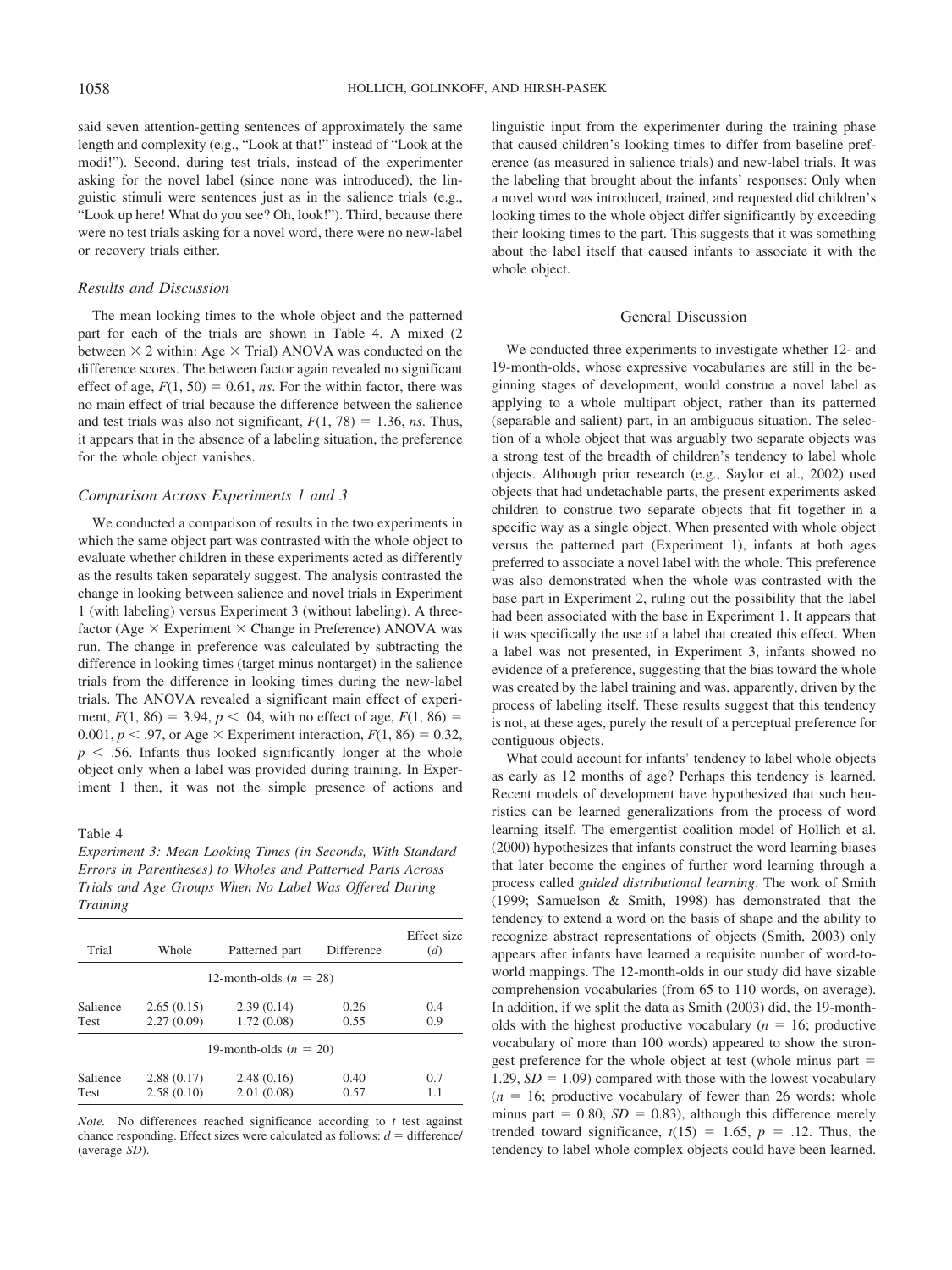Alternative explanations for our findings are also possible. For example, the results of Xu and Baker (2005) support the idea that infants may be using the labels as a cue to category membership. At 12 months of age, infants use the number of distinct labels to individuate distinct objects, expecting to find the number of objects (up to two) that corresponds to the number of labels they have heard. Thus, the fact that our participants were offered only one label may have signaled to them that we were creating a single object category. Alternatively, those theories that emphasize early sensitivity to the intentions of others (Bloom, 2000; Malle, Moses, & Baldwin, 2001) might suggest that the youngest infants in our study were using social cues given by the experimenter to ascertain that the experimenter intended to label the whole object. One could ask whether this effect is specific to labels at all. What if a musical motif were played instead of a label? Would musical notes bind these object parts together into a whole object as well? It is likewise possible that if the experimenter had said, during the labeling phase, "My uncle gave this to me" (as in Markson & Bloom, 1997), perhaps infants would have gone for a whole object interpretation as well. Alternatively, it is possible that infants would also associate the label to the whole object spontaneously, without any training. Perhaps the mere presence of a label at test is the key ingredient that shifts infants' focus to whole objects. Notice, however, that even if this is the case, infants are exhibiting a tendency to label the whole in the absence of any prior salience preference. Thus, whether the effect of a label is happening in the training phase or at test, it is clear that in the absence of a label, infants do not inherently prefer a whole object over a patterned part.

We consider one last, admittedly speculative, explanation. One well-known property of early memory is that it is context sensitive: Children package more information than adults would find necessary in their representations. For example, at 3 months of age, infants have been shown to pay attention to apparently irrelevant contextual information: remembering events such as the color of the crib walls when making the link between kicking their legs and making a mobile move (Rovee-Collier, 1999). Perhaps, in a similar manner, infants make overly broad initial interpretations of new words. When a label is given, infants associate it to all the original stimuli: the whole object, its parts, the movement of the object, the hand holding the object, the person saying the label, and even the color of the walls (the whole *complex*, à la Vygotsky, 1962). Parallel findings are available from the apparently irrelevant details infants remember during speech segmentation (Houston & Jusczyk, 2000) and from research on spatial relations by Quinn (2003). Although such context-based sensitivity is not maintained because it fails to allow for the flexible use of information, an early representational bias toward a broad initial interpretation may be an excellent way to begin the learning process. Thus, it is possible that labels act to link disparate components of a scene (e.g., Waxman & Markow, 1995) and even relations among components together (Casasola, 2005)—more so for children than for adults. In our task, when given a choice, infants prefer the whole over a part, just as they may prefer the whole in its original context over the whole alone. In essence, infants are simply looking for the most consistent correlation between the original scene and the original label (Akhtar & Montague, 1999; Booth & Waxman, 2003; Gogate & Bahrick, 1998; Waxman & Booth, 2001). This idea suggests some interesting experimental possibilities. For example, if given a choice between the whole and the whole plus context (the background), infants may prefer the whole plus context. Although additional research would be needed to separate such an account from the other explanations, it is intriguing because it considers how an apparent tendency to label wholes may have its origins in a domain-general property of memory rather than an innately specified constraint.

We would be remiss if we did not discuss the difference between *associating* and *interpreting*. In our task, infants looked longer at the whole object, indicating that, when given a choice, they more strongly associate the label with the entire complex than any single part. This is not the same as insisting that that label apply *only* to the whole object. Do infants assume that the part cannot indicate the whole? Although the current experiments cannot speak to this issue, we believe it is doubtful. Certainly, in the apparent absence of a whole, the parts themselves are predictive that the whole may be present. It would be a foolish animal that did not expect the whole when it first caught a glimpse of a tiger's eye. Indeed, Shimpi (2006) found that mothers will often use parts as cues to the absent whole (e.g., "Where's the rest of this toy?"), and Poulin-Dubois and Sissons (2002) found that 18-month-old infants will select a previously labeled object that is missing a prominent part over an intact distractor object. It is thus likely that in the absence of any better referent, infants will also associate the part with the label.

#### Conclusions

Regardless of the additional situations in which the tendency to label whole objects may be found, or the final mechanism (or combination of mechanisms) responsible for this tendency, the present experiments represent a stringent test of its breadth across ages and stimuli. They are the first to show that 19-month-olds, and even 12-month-olds, are in possession of a tendency that transcends mere perceptual preference. Infants preferred to map a novel label to a whole object versus either part even though (a) perceptual factors cued the presence of two distinct contiguous parts and (b) one part was perceptually salient. Despite such perceptual cues, infants associated the original label with the whole complex object. This suggests a significantly broader and younger operation of the tendency to label wholes than previously imagined.

#### References

- Akhtar, N., & Montague, L. (1999). Early lexical acquisition: The role of cross-situational learning. *First Language, 9,* 347–358.
- Baldwin, D. A. (1989). Priorities in children's expectations about object label reference: Form over color. *Child Development, 60,* 1289–1306.
- Baldwin, D. A. (1991). Infants' contribution to the achievement of joint reference. *Child Development, 62,* 875–890.
- Bloom, P. (2000). *How children learn the meanings of words.* Cambridge, MA: MIT Press.
- Booth, A. E., & Waxman, S. R. (2003). Mapping words to the world in infancy: Infants' expectations for count nouns and adjectives. *Journal of Cognition and Development, 4,* 357–381.
- Carey, S., & Xu, F. (2001). Beyond object-files and object tracking: Infant representations of objects. *Cognition, 80,* 179–213.
- Casasola, M. (2005). Can language do the driving? The effect of linguistic input on infants' categorization of support spatial relations. *Developmental Psychology, 41,* 183–192.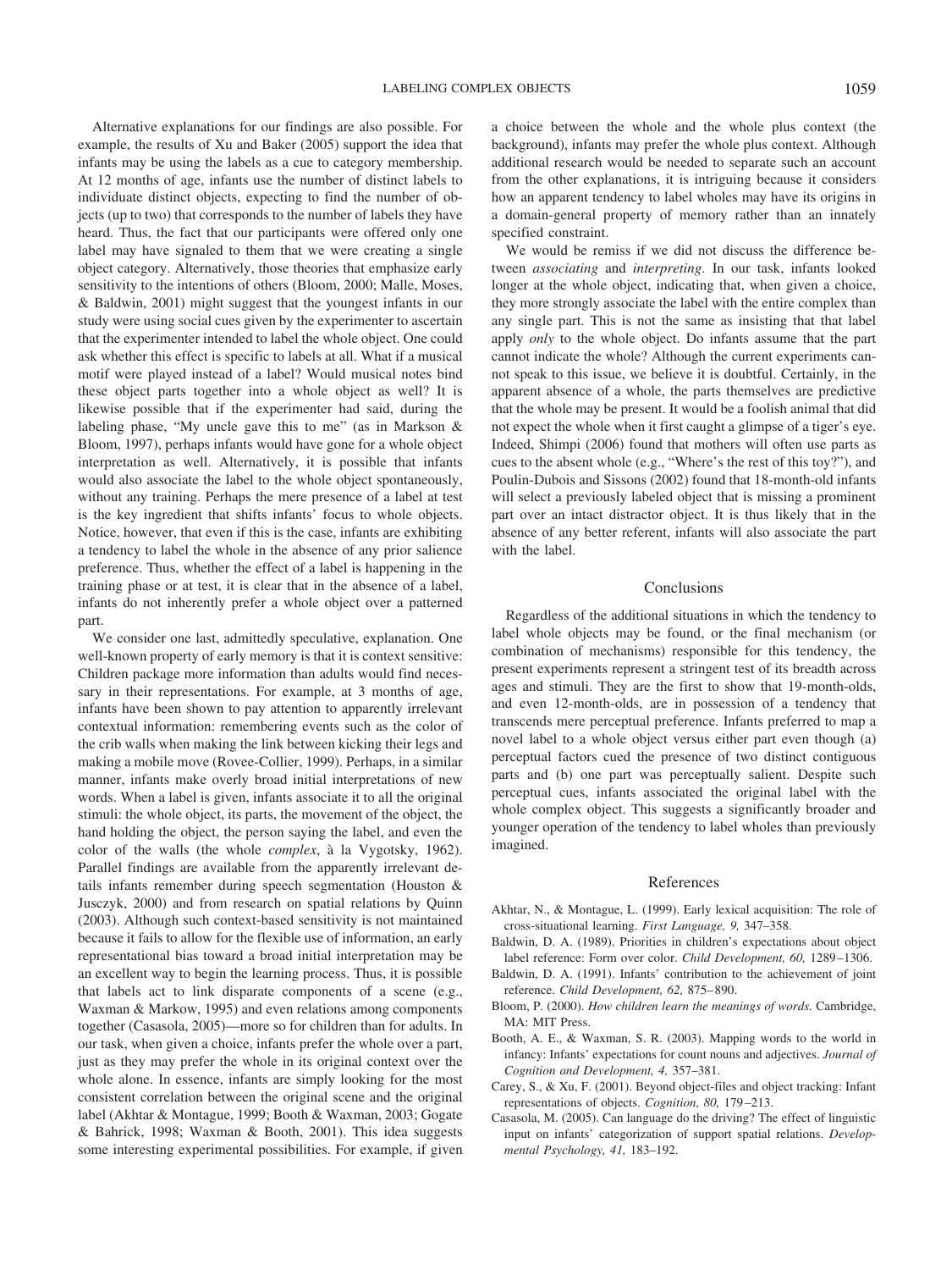- Clark, E. (1983). Meanings and concepts. In J. H. Flavell & E. M. Markman (Eds.), *Handbook of child psychology, Vol. 3:, Cognitive development* (pp. 787–840). New York: Wiley.
- Deák, G. O. (2000). Hunting the fox of word learning: Why "constraints" fail to capture it. *Developmental Review, 20,* 29–80.
- Fagan, J., Singer, L., Montic, J., & Shepard, P. (1986). Selective screening device for the early detection of normal or delayed cognitive development in infants at risk for later mental retardation. *Pediatrics, 78,* 1021–1026.
- Fenson, L., Dale, P., Reznick, S., Bates, E., Thai, D., & Pethick, S. (1994). Variability in early communicative development. *Monographs of the Society for Research in Child Development, 59*(Serial No. 242).
- Gentner, D. (1978). On relational meaning: The acquisition of verb meaning. *Child Development, 49,* 988–998.
- Gentner, D. (1982). Why nouns are learned before verbs: Linguistic relativity versus natural partitioning. In K. Bean (Ed.), *Language, thought, and culture* (pp. 301–334). Hillsdale, NJ: Erlbaum.
- Gentner, D. (2006). Why verbs are hard to learn. In K. Hirsh-Pasek & R. M. Golinkoff (Eds.), *Action meets word: How children learn verbs* (pp. 544–564). New York: Oxford University Press.
- Giralt, N., & Bloom, P. (2000). How special are objects? Children's reasoning about objects, parts, and holes. *Psychological Science, 6,* 497–501.
- Gogate, L. J., & Bahrick, L. E. (1998). Intersensory redundancy facilitates learning of arbitrary relations between vowel sounds and objects in seven-month-old infants. *Journal of Experimental Child Psychology, 69,* 133–149.
- Golinkoff, R. M., Hirsh-Pasek, K., Cauley, K. M., & Gordon, L. (1987). The eyes have it: Lexical and syntactic comprehension in a new paradigm. *Journal of Child Language, 14,* 23–45.
- Golinkoff, R. M., Mervis, C., & Hirsh-Pasek, K. (1994). Early object labels: The case for a developmental lexical principles framework. *Journal of Child Language, 21,* 125–155.
- Hall, D., Waxman, S., & Hurwitz, W. (1993). How 2- and 4-year-old children interpret adjectives and count nouns. *Child Development, 64,* 1651–1664.
- Hirsh-Pasek, K., & Golinkoff, R. M. (1996). *The origins of grammar: Evidence from early language comprehension.* Cambridge, MA: MIT Press.
- Hollich, G., Hirsh-Pasek, K., & Golinkoff, R. M. (1998). Introducing the 3-D intermodal preferential looking paradigm: A new method to answer an age-old question. In C. Rovee-Collier (Ed.), *Advances in infancy research* (Vol. 12, pp. 355–373). Norwood, NJ: Ablex.
- Hollich, G., Hirsh-Pasek, K., & Golinkoff, R. M. (2000). Breaking the language barrier: An emergentist coalition model for the origins of word learning. *Monographs of the Society for Research in Child Development, 65*(3, Serial No. 262).
- Houston, D. M., & Jusczyk, P. W. (2000). The role of talker-specific information in word segmentation by infants. *Journal of Experimental Psychology: Human Perception and Performance, 26,* 1570–1582.
- Huttenlocher, J. E., & Smiley, P. (1987). Early word meanings: The case of object names. *Cognitive Psychology, 19,* 63–89.
- Imai, M., & Gentner, D. (1997). A crosslinguistic study of early words' meaning: Universal ontology and linguistic influence. *Cognition, 62,* 169–200.
- Kersten, A. W., & Smith, L. B. (2002). Attention to novel objects during verb learning. *Child Development, 73,* 93–109.
- Kobayashi, H. (1998). How 2-year-old children learn novel part names of unfamiliar objects. *Cognition, 68,* B41–B51.
- Landau, B., Smith, L. B., & Jones, S. (1988). The importance of shape in early lexical learning. *Cognitive Development, 3,* 299–321.
- Landau, B., Smith, L. B., & Jones, S. (1992). Syntactic context and the shape bias in children's and adults' lexical learning. *Journal of Memory and Language, 31,* 807–825.
- Macnamara, J. (1972). Cognitive basis of language learning in infants. *Psychological Review, 79,* 1–13.
- Macnamara, J. (1982). *Names for things.* Cambridge, MA: MIT Press.
- Malle, B. F., Moses, L. J., & Baldwin, D. A. (Eds.). (2001). *Intentions and intentionality.* Cambridge, MA: MIT Press.
- Markman, E. (1989). *Categorization and naming in children: Problems of induction.* Cambridge, MA: MIT Press.
- Markman, E., & Hutchinson, J. E. (1984). Children's sensitivity to constraints on word meaning: Taxonomic vs. thematic relations. *Cognitive Psychology, 16,* 1–27.
- Markman, E., & Wachtel, G. (1988). Children's use of mutual exclusivity to constrain the meaning of words. *Cognitive Psychology, 20,* 121–157.
- Markson, L., & Bloom, P. (1997, February 27). Evidence against a dedicated system for word learning in children. *Nature, 385,* 813–815.
- Masur, E. V. (1997). Maternal labeling of novel and familiar objects: Implications for children's development of lexical constraints. *Journal of Child Language, 24,* 427–439.
- Merriman, W. E. (1999). Competition, attention, and young children's lexical processing. In B. MacWhinney (Ed.), *The emergence of language* (pp. 331–358). Mahwah, NJ: Erlbaum.
- Mervis, C. B. (1990). Operating principles, input, and early lexical development. *Communicazioni Scientifiche di Psicologia Generale, 4,* 31–48.
- Nelson, K. (1988). Constraints on word learning? *Cognitive Development, 3,* 221–246.
- Poulin-Dubois, D., & Sissons, M. E. (2002). Is this still called a dog? 18-month-olds' generalization of familiar labels to unusual objects. *Infant and Child Development, 11,* 57–67.
- Pruden, S. M., Hirsh-Pasek, K., Golinkoff, R. M., & Hennon, E. A. (2006). The birth of words: Ten-month-olds learn words through perceptual salience. *Child Development, 77,* 266–280.
- Quine, W. V. O. (1960). *Word and object.* Cambridge, England: Cambridge University Press.
- Quinn, P. C. (2003). Concepts are not just for objects: Categorization of spatial relation information by infants. In D. H. Rakison & L. M. Oakes (Eds.), *Early category and concept development: Making sense of the blooming, buzzing confusion* (pp. 50–76). Oxford, England: Oxford University Press.
- Rovee-Collier, C. (1999). The development of infant memory. *Current Directions in Psychological Science, 8,* 80–85.
- Samuelson, L. K., & Smith, L. B. (1998). Memory and attention make smart word learning: An alternative account of Akhtar, Carpenter, and Tomasello. *Child Development, 69,* 94–104.
- Saylor, M., Sabbagh, M., & Baldwin, D. (2002). Children use whole–part juxtaposition as a pragmatic cue. *Developmental Psychology, 38,* 993– 1003.
- Saylor, M., & Sabbagh, M. A. (2004). Different kinds of information affect word learning in the preschool years: The case of part-term learning. *Child Development, 75,* 395–408.
- Schafer, G., & Plunkett, K. (1998). Rapid word learning by fifteen-montholds under tightly controlled conditions. *Child Development, 69,* 309– 320.
- Shimpi, P. (2006). *The role of reminders in infants' understanding of absent reference.* Unpublished doctoral dissertation, University of Chicago.
- Shipley, E. F., & Shepperson, B. (1990). Countable entities: Developmental changes. *Cognition, 34,* 109–136.
- Smith, L. B. (1999). Children's noun learning: How general learning processes make specialized learning mechanisms. In B. MacWhinney (Ed.), *The emergence of language* (pp. 277–304). Mahwah, NJ: Erlbaum.
- Smith, L. B. (2003). Learning to recognize objects. *Psychological Science, 14,* 244–250.
- Smith, L. B., Jones, S. S., & Landau, B. (1992). Count nouns, adjectives,